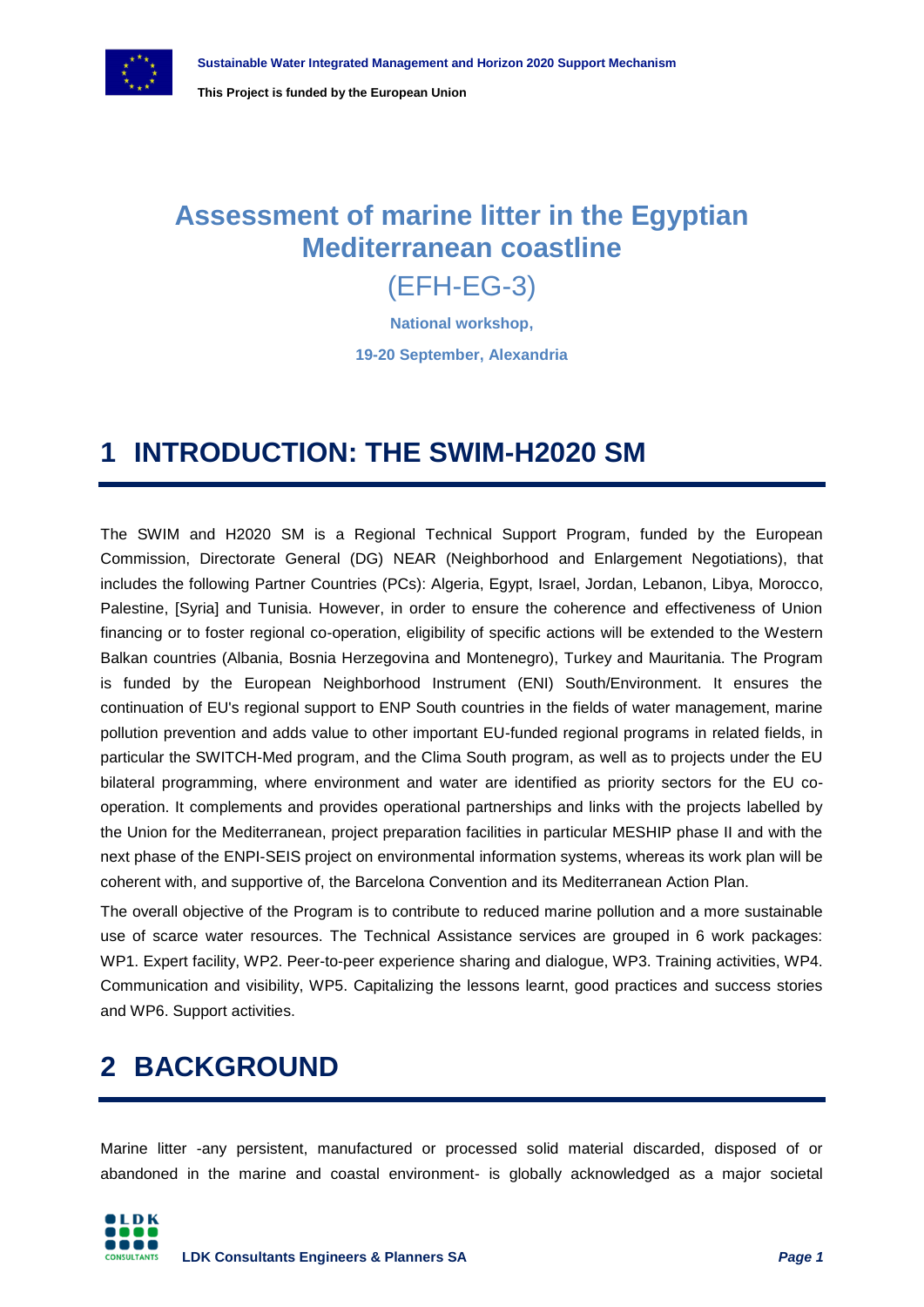

challenge of our times due to its significant environmental, economic, social, political and cultural implications. Marine litter negatively impacts coastal and marine ecosystems and the services they provide, ultimately affecting people's livelihoods and well-being.

Marine litter related information in the Mediterranean, remains limited, inconsistent and fragmented, however it is widely accepted that it is one of the most affected seas by marine litter worldwide. Effective measures to tackle marine litter in the region are seriously hampered by the lack of reliable scientific data. Within this context the need for accurate, coherent and comparable scientific data on marine litter in the Mediterranean countries is evident in order to set priorities for action and address marine litter effectively, thus ensuring the sustainable management and use of the marine and coastal environment of the region.

Within the framework of the SWIM-H2020 SM Egypt has asked for an Expert Facility Activity (EFH-EG-3) in order to assess marine litter in the Egyptian Mediterranean coastline and come up with targeted management options. This activity will support the implementation in Egypt of the obligations and measures relevant to the Regional Plan for Marine Litter Management in the Mediterranean of the Barcelona Convention and will contribute to Integrated Coastal Zone Management (ICZM) within the framework of the implementation of the regional ICZM Protocol of the Barcelona Convention. More specifically, the action will support Egypt in: integrating marine litter measures into the LBS National Action Plan in line with Article 7 of the Regional Plan; assessing marine litter in the Egyptian Mediterranean coastline in line with Article 11 of the Regional Plan; designing a marine litter monitoring programme in line with Article 12 of the Regional Plan; supporting the implementation of Regional Plan through technical assistance and capacity building in line with Article 15 of the Regional Plan.

The assessment of marine litter in the Egyptian Mediterranean coastline and the proposed management options based on the results would trigger positive changes in the design and implementation of the relevant national institutional, policy and regulatory frameworks, which should incorporate marine litter prevention and reduction measures. Furthermore, it will strengthen the regional coherence and cooperation in approaches to marine pollution prevention and control, and sustainable waste management. The areas addressed/covered by the proposed activity include a study/assessment, technical assistance and capacity building.

The overall Activity entails the following tasks:

- Task 1: Carry out marine litter pilot surveys (including a workshop) on the Med Coast of Egypt along with a literature review focusing on strengthening the evidence base concerning marine litter and in particular plastics.
- Task 2: Compile a document with 'best' available techniques and methodologies for monitoring marine litter in the coastal and marine environment and short listing of best environmental practices for management of marine litter.
- Task 3: Carry out a literature review on the degradation process for plastics.
- Task 4: Review the socioeconomic implications of marine litter.

This workshop is carried out under Task 1. Together with the Egyptian Authorities (via the Horizon 2020 Focal Point) within this task, specific sampling sites for the marine litter monitoring on the Mediterranean coast will be selected, a core set of professionals will be trained on how to properly monitor marine litter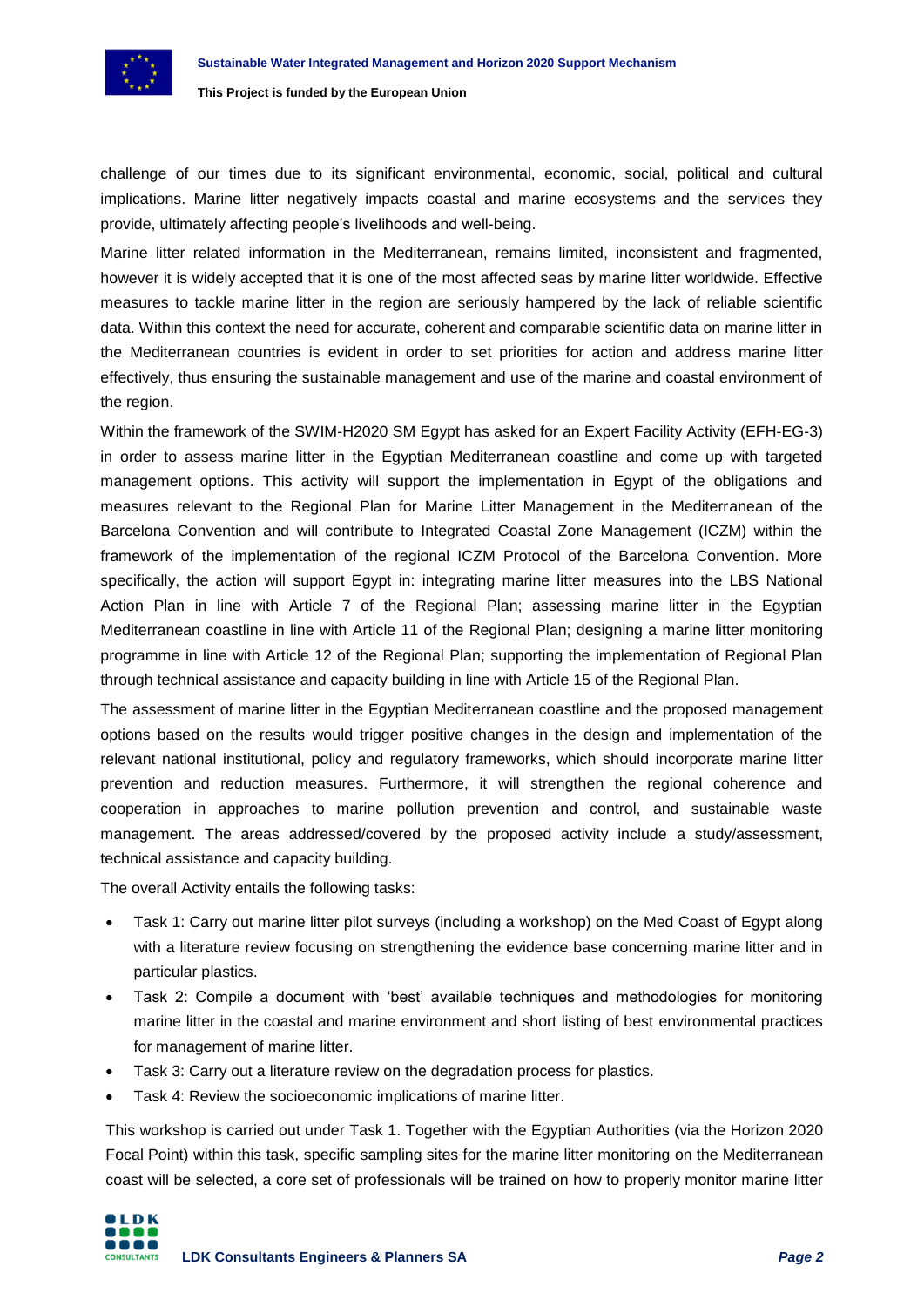

on coasts and 3-4 marine litter monitoring surveys will be conducted. Once the task is completed marine litter datasets from the pilot monitoring surveys will be obtained; an assessment report will be elaborated on amounts, types, composition and sources of marine litter.

## **3 OBJECTIVES**

The overarching goal of the workshop is to train a core set of professionals to properly monitor marine litter on coasts. The workshop participants will be briefly introduced to the theme of marine litter, its sources and impacts, as well as the main legislative framework to combat marine litter, namely the Barcelona Convention Regional Plan for Marine Litter Management in the Mediterranean. The participants will gain an overview of the 'best' available techniques and methodologies for monitoring marine litter in the coastal and marine environment. Most importantly, they will have the opportunity to get acquainted step-by-step with the methodology for monitoring marine macro-litter on beaches and gain hands-on experience on how to perform beach litter surveys. The participants will survey two transects on the coastline of Alexandria and process the respective data in order to obtain a snapshot of the marine litter density in the area and the potential main sources. Throughout the workshop emphasis will be given to the practical implementation of the three marine litter indicators adopted within the Barcelona Convention Integrated Monitoring and Assessment Programme of the Mediterranean Sea and Coast and Related Assessment Criteria (IMAP – Decision IG.22/7).

- Common Indicator 22: Trends in the amount of litter washed ashore and/or deposited on coastlines (EO10);
- Common Indicator 23: Trends in the amount of litter in the water column including micro plastics and on the seafloor (EO10)
- Candidate Indicator 24: Trends in the amount of litter ingested by or entangling marine organisms focusing on selected mammals, marine birds, and marine turtles (EO10).

## **4 APPROACH**

The workshop will comprise of a balanced mix of presentations, small group simulation exercises, a field visit and moderated discussion to foster an engaging learning experience. It is also intended to be participatory and interactive. The workshop will be facilitated by on-line video guidelines [\(http://mio](http://mio-ecsde.org/project/mio-ecsdedefishgear-guidelines-on-how-to-monitor-marine-litter-on-beaches/)[ecsde.org/project/mio-ecsdedefishgear-guidelines-on-how-to-monitor-marine-litter-on-beaches/\)](http://mio-ecsde.org/project/mio-ecsdedefishgear-guidelines-on-how-to-monitor-marine-litter-on-beaches/) and an e-learning platform [\(http://www.envirolearning.net/index.php?ctg=lesson\\_info&courses\\_ID=26\)](http://www.envirolearning.net/index.php?ctg=lesson_info&courses_ID=26) on marine litter monitoring. At the end of the workshop the participants will be provided with the training materials and other marine litter related resources so as to enhance their competences on how to design and carry out marine litter monitoring. These resources will include the metadata templates and monitoring protocols and the steps forward towards the development of a Marine Litter Reporting system within the Barcelona Convention framework.

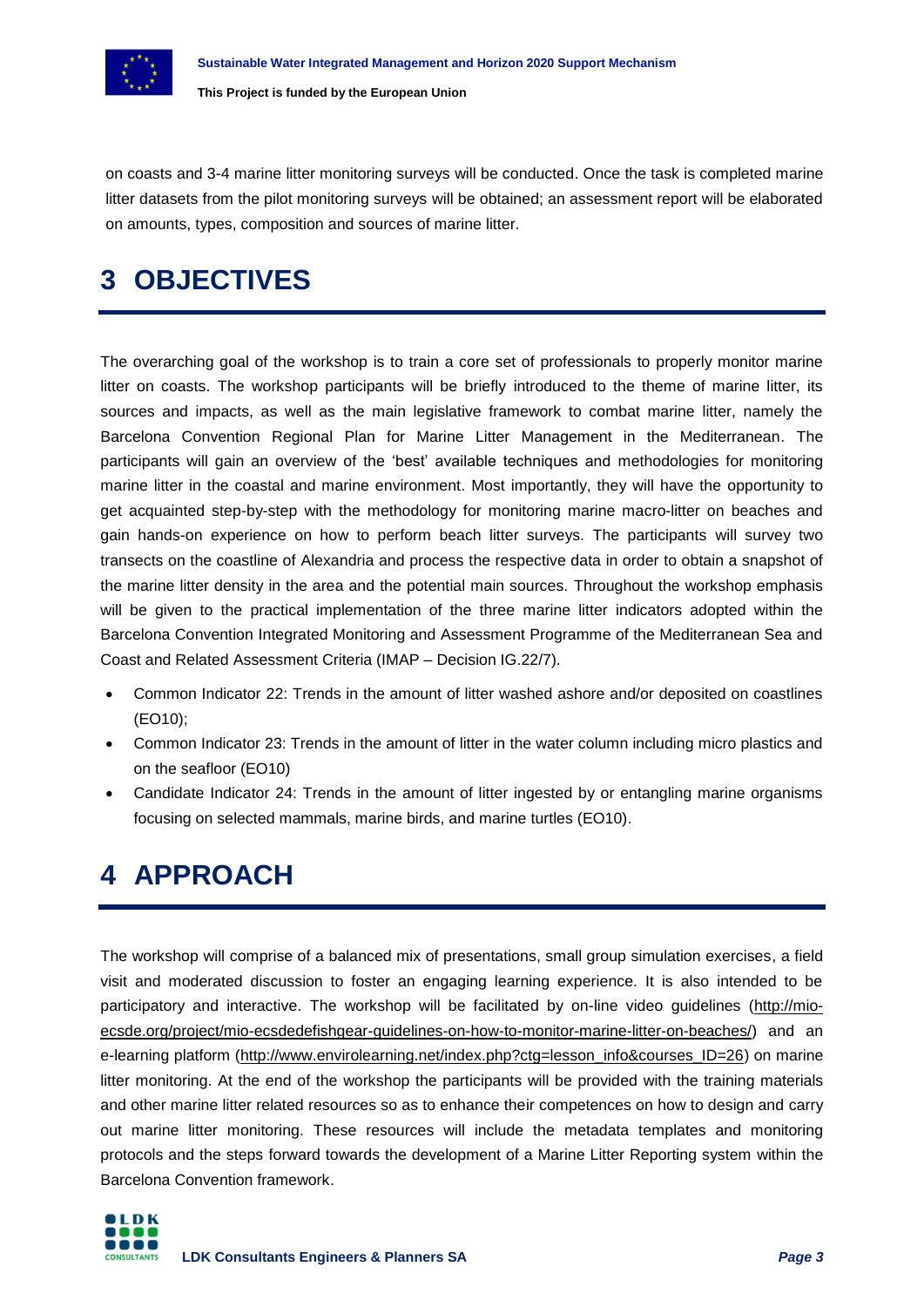

# **5 EXPECTED OUTCOMES**

The expected out outcomes of the workshop are:

- Enhanced understanding of key issues (technical, environmental, economic, health, cultural and social) related to marine litter;
- Deepened knowledge on the Barcelona Convention Regional Plan for Marine Litter Management in the Mediterranean Acquiring and the the three marine litter indicators adopted within the Barcelona Convention Integrated Monitoring and Assessment Programme of the Mediterranean Sea and Coast and Related Assessment Criteria (IMAP – Decision IG.22/7);
- Improved knowledge and understanding of appropriate marine litter monitoring schemes and methodologies;
- Strengthened capacities to monitor marine litter on beaches in a harmonized way and also enhanced skills to process the marine litter datasets and identify the marine litter sources.
- Strengthened implementation of the Barcelona Convention Regional Plan for Marine Litter Management in the Mediterranean

The outcomes of this workshop will be instrumental in selecting sampling sites for marine litter monitoring on the Egyptian Mediterranean coast and in conducting the pilot marine litter monitoring surveys.

## **6 TARGET GROUP**

The ideal target group of this workshop includes the following stakeholders:

- The H2020 Focal Point;
- The UNEP/MAP MEDPOL Focal Point;
- Members of staff of the EEAA/Ministry of Environment and/or any other relevant agency that would be involved in designing the marine litter monitoring programme of Egypt as well as the marine litter measures;
- Representatives of local authorities in charge of keeping the beaches clean and/or managing waste and/or involved in designing/implementing the waste management plan of the Governorate;
- NGOs carrying out beach litter surveys or interested in performing marine litter monitoring
- Research institutes and academia working or interested in working on the issue of marine litter monitoring;
- Representatives of any related marine litter monitoring related projects
- Management bodies of coastal and/or marine protected areas:
- Any other stakeholder (e.g. plastic producers associations, fishermen associations, etc.) interested in marine litter monitoring and marine litter management.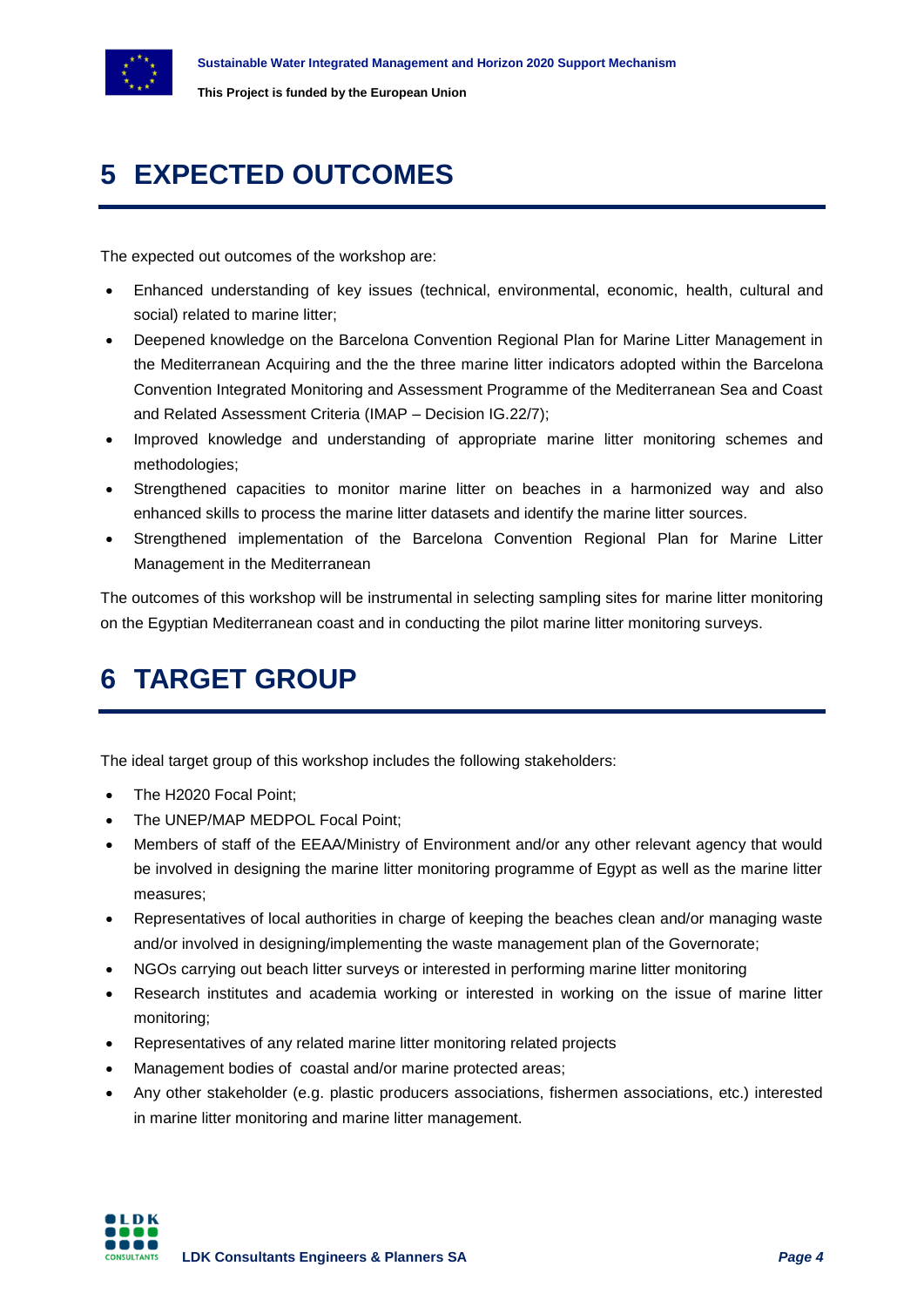

# **7 LOCATION AND DATES**

Mediterranean Azur Hotel, Alexandria, 19-20 September 2017. Field visit nearby (by bus).

# **8 WHAT TO BRING TO THE FIELD VISIT**

- Trekking shoes with appropriate socks
- Small backpack for taking personal items (Sun block cream, hat, sun glasses)
- Camera and binoculars (if you have them)
- Bottle for water (thermos or other refillable bottle recommended)
- Long-sleeved pants and long-sleeve shirts
- Pen and notepad and/or tablet

## **9 TRAINING AGENDA**

#### **19 September 2017 (Interpretation English-Arabic)**

| <b>Time</b> | <b>Session</b> | Work programme                                                                                                                                                   | Speaker(s)                                                                                                                                      |
|-------------|----------------|------------------------------------------------------------------------------------------------------------------------------------------------------------------|-------------------------------------------------------------------------------------------------------------------------------------------------|
| 09.30-10.00 | Welcome        | <b>Welcoming remarks</b><br>Agenda overview<br>Ice breaker                                                                                                       | Ms. Heba Sharawy, H2020 Focal<br>Point, EEAA/Ministry of<br>Environment                                                                         |
|             |                |                                                                                                                                                                  | Dr. Emad Adly, SMIM-H2020 SM<br>stakeholder engagement expert<br>Dr. Thomais Vlachogianni, SWIM-<br>H2020 SM/ MIO-ECSDE marine<br>litter expert |
| 10.00-11.00 | Introduction   | • Brief overview of the SWIM-<br><b>H2020 SM</b>                                                                                                                 | Dr. Emad Adly, SMIM-H2020 SM<br>stakeholder engagement expert                                                                                   |
|             |                | • The H2020 Initiative for a Cleaner<br>Mediterranean: achievements in<br>Egypt during phase II                                                                  | Ms. Heba Sharawy, H2020 Focal<br>Point, EEAA/Ministry of<br>Environment                                                                         |
|             |                | • MEDPOL activities on marine<br>litter in the Mediterranean                                                                                                     | Dr. Mouhor Ibrahim, UNEP/MAP<br><b>MEDPOL Focal Point</b>                                                                                       |
|             |                | • Marine litter activities in Egypt                                                                                                                              | Dr. Sameh Riad, Project Focal<br>Point on marine litter                                                                                         |
|             |                | • Introduction to the Expert Facility<br>Activity 'Assessment of marine<br>litter in the Egyptian<br>Mediterranean coastline and<br>proposed management options' | Dr. Thomais Vlachogianni, SWIM-<br>H2020 SM/MIO-ECSDE marine<br>litter expert                                                                   |
| 11.00-11.30 | Coffee break   |                                                                                                                                                                  |                                                                                                                                                 |